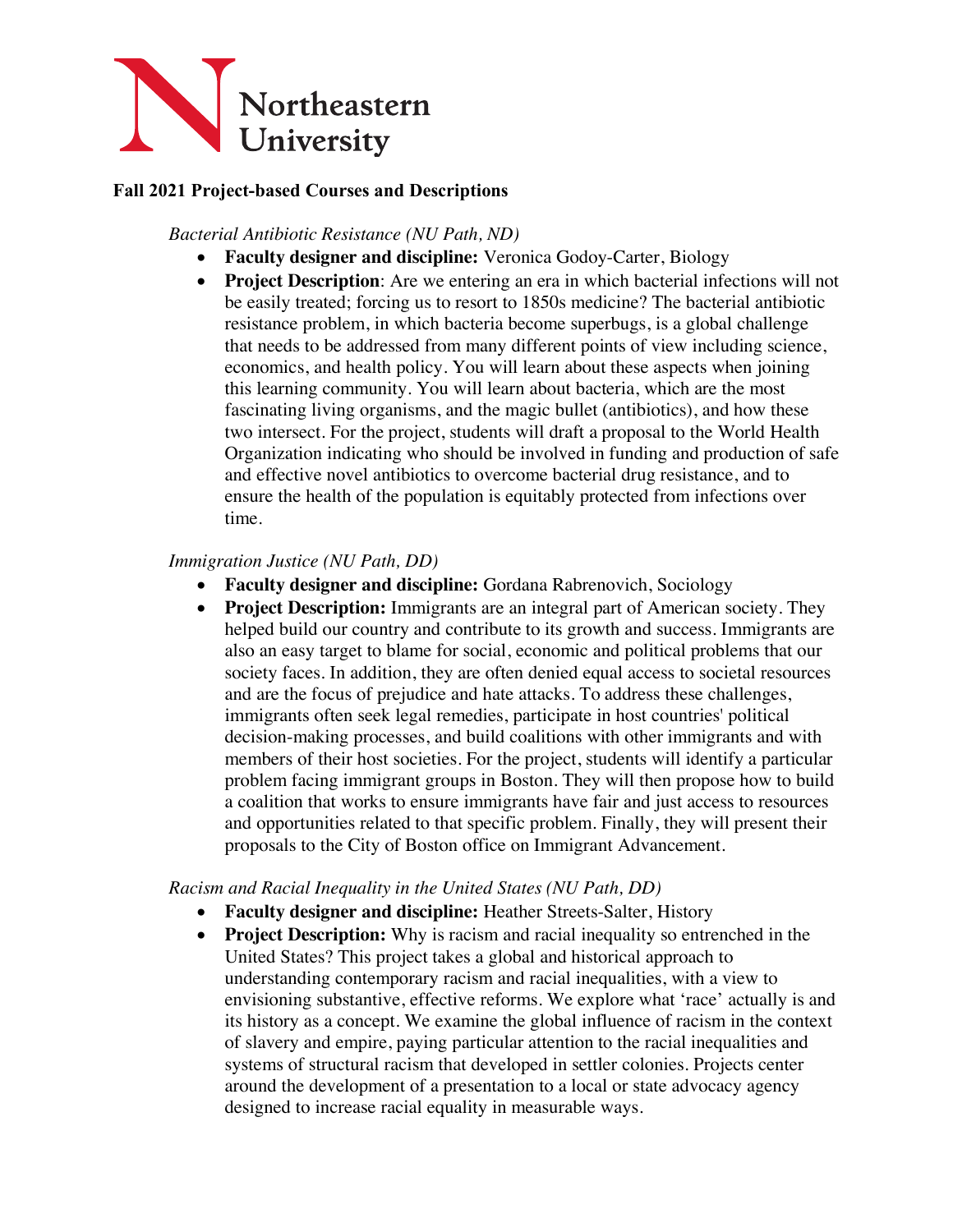

*Conflicts of Interest and Economic Inequality (NU Path, SI)*

- **Faculty designer and discipline:** Nicole Boyson, D'Amore McKim School of Business
- **Project Description:** Nearly every relationship between people, countries, or companies entails potential and often unavoidable **conflicts of interest.** For example, investment professionals have incentives to sell products that pay them the highest commissions, while healthcare providers have incentives to perform expensive – and perhaps unnecessary – surgeries. All these conflicts involve one party (the **agent**) putting his personal interests before the best interests of another (the **principal**). In this project course, we examine the history of conflicts of interest in the United States in a number of institutional, social, and legal settings and study how the existence of conflicts can exacerbate economic inequality. We research existing and potential solutions to conflicts, such as regulation, certifications, personal oaths, education, and market-based initiatives. Student projects investigate an existing conflict of interest and develop a policy recommendation to present to advocates, professional organizations, regulators, and/or policymakers.

*Urban Infrastructure (NU Path, ND)*

- **Faculty designer and discipline:** Matthew Eckelman, Civil and Environmental Engineering
- **Project Description:** The majority of humans live in cities, but how do cities actually work, physically? Why are our cities designed as they are? And how can we implement urban systems that are more sustainable, resilient, and equitable? Properly functioning infrastructure is essential for the function of modern societies, yet there is chronic under-investment, totaling trillions of dollars just for the United States alone. We will explore different types of urban infrastructure – transportation, energy, water, telecommunications, food, and waste management, among others – in terms of basic engineering principles, how advances in infrastructure technology have shaped history, and how the benefits and costs of major infrastructure decisions are distributed. Each student project will critically investigate a local piece of infrastructure of their choice, to explain its design, financing, level of performance, environmental and social impacts, and finally to suggest innovations that could be harnessed to make improvements for their local communities.

*The Global City (NU Path, SI)*

• **Faculty designer and discipline:** Oliver Ayers and Lars Kjaer, History and Geography, New College London